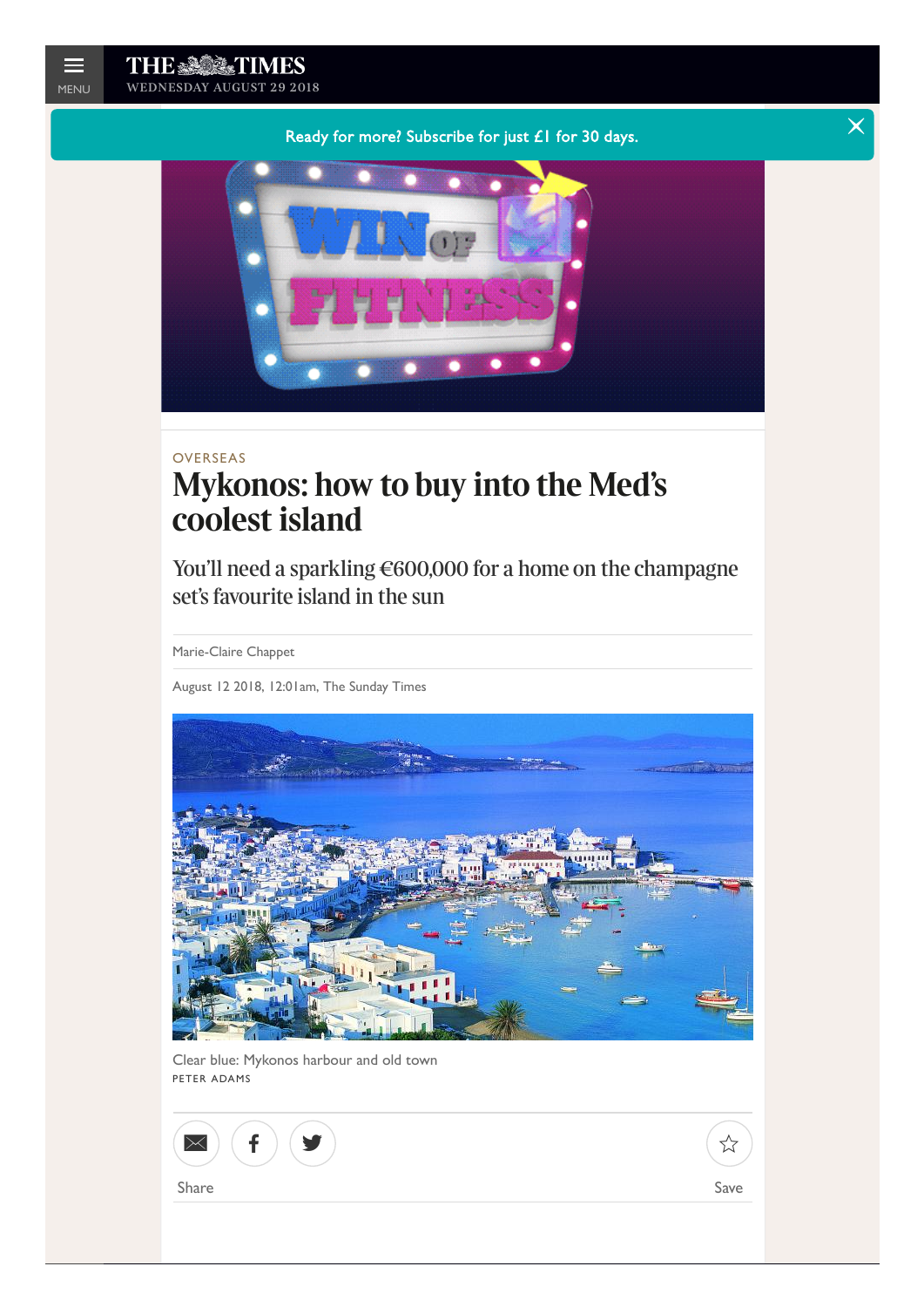

*"You [come](https://www.thetimes.co.uk/) here once and you'll come back," my taxi driver says, a**wee* **as we bounce along rocky hillsides and wind down perilous** 

### *inclines, at each turn a flash of deep blue water in the distance.* [Ready for more? Subscribe for just £1 for 30 days.](https://globalstore.thetimes.co.uk/?ILC=INT-TNL_The_Times-Active_-Access_Global_171114) *"Maybe you never leave. It happens all the time."*

*It's true. There are almost 10,200 residents on Mykonos, an island of a mere 33 square miles, and 30% of them are foreigners, keen to lap up the lifestyle along with the blueshuttered properties bathed in sunshine and bougainvillea.*

*Mykonos is enjoying a reputation as one of the most popular spots in the Mediterranean. People are flocking to this haven in the Cyclades where, during peak season, two flights an hour land at the main airport. The tiny Greek island now rivals Ibiza for well-heeled party tribes and champagne-doused beach clubs, and is fast challenging the French Riviera for hospitality, with an influx of international brands.*

*If celebrity visitors are a sure-fire sign of an area's cred, then Mykonos ticks that box, too: A-list models Gigi Hadid, Emily Ratajkowski and Kate Moss and family have already partied at the famous Nammos beach bar this summer.*

*Yet it's the cocktail of tradition and glamour that is particularly intoxicating here. There is Greek dancing on the tables at beach tavernas, and Balenciaga and Dior boutiques tucked away on winding, cobbled lanes. There are remote, deserted beaches and others where a sunbed will set you back a week's rent. Then rustic whitewashed properties with sophisticated makeovers and tranquil infinity pools.*



[Study with LSE online](https://www.googleadservices.com/pagead/aclk?sa=L&ai=CH_vqOJyGW4ORHMSCgQfZp4ywB6iW_5FT-JWSkYEH29keEAEg6OS2E2Ct8tgDoAH9yYDNA8gBAeACAKgDAcgDCqoEkAJP0OuqWIX7XFByk0SGTHVHU6rabXBYv_1UgoeDG6hJSsgA4S4UzYUuIruXbnDgSvJi6WoD1e0_bn08UlxIzceaUEDRRq5uWpPwbJ1dbrvqU5r6BVer4gu2j9WqgPUlBsoYlM--VNQcdYbuL5Bx02F1qNE-i6Demg09mzgLPriL5-9UVPaueDDJz0EB69N7-Ja7LQkiVHOj7ngeO520wmOYs1tJ9tqirm5vyMz_dOX-9Yxo_KkbEbNsOJS0etap5tjvvnmAmGVV8orKVSR-FYJTGwWxTHdOZb7rTjBy03v8yyqUbon-ccYBlyAYiRVyOzb3O769FJlMcH_1yDBq3uY5AwrbfAAWWjG1t9ZGKzDuDOAEAYAHh8ijd6gHjs4bqAfVyRuoB7oGqAfZyxuoB8_MG6gHpr4bqAeYzhuoB5oG2AcB0ggJCIDhgBAQARgBsQlemkpuHCSAH4AKA9gTAg&num=1&cid=CAASEuRoTJi9iBrcd3WYbSi-q77VgQ&sig=AOD64_3K_W71A35Dd5QW_pzALat9vzsIGA&client=ca-pub-9922974912311690&nx=CLICK_X&ny=CLICK_Y&nb=0&adurl=https://onlinelearning.lse.ac.uk/lse-mba-essentials-online-certificate-course-hm/%3Futm_source%3DPPC%26utm_medium%3Dadwords_ppc%26utm_campaign%3DLSE_PRE_hm_sing_sim_lsepremba%26AdID%3D248246267214%26CID%3D1020056133%26AgID%3D45713160410%26KW%3Dmasters%2520in%2520business%2520management%26%26ef_id%3Dc:248246267214_d:c_n:d_ti:kwd-39231700_p:www.thetimes.co.uk_k:masters%2520in%2520business%2520management_m:_a:45713160410) [The alternative solution to a full MBA. MBA](https://www.googleadservices.com/pagead/aclk?sa=L&ai=CH_vqOJyGW4ORHMSCgQfZp4ywB6iW_5FT-JWSkYEH29keEAEg6OS2E2Ct8tgDoAH9yYDNA8gBAeACAKgDAcgDCqoEkAJP0OuqWIX7XFByk0SGTHVHU6rabXBYv_1UgoeDG6hJSsgA4S4UzYUuIruXbnDgSvJi6WoD1e0_bn08UlxIzceaUEDRRq5uWpPwbJ1dbrvqU5r6BVer4gu2j9WqgPUlBsoYlM--VNQcdYbuL5Bx02F1qNE-i6Demg09mzgLPriL5-9UVPaueDDJz0EB69N7-Ja7LQkiVHOj7ngeO520wmOYs1tJ9tqirm5vyMz_dOX-9Yxo_KkbEbNsOJS0etap5tjvvnmAmGVV8orKVSR-FYJTGwWxTHdOZb7rTjBy03v8yyqUbon-ccYBlyAYiRVyOzb3O769FJlMcH_1yDBq3uY5AwrbfAAWWjG1t9ZGKzDuDOAEAYAHh8ijd6gHjs4bqAfVyRuoB7oGqAfZyxuoB8_MG6gHpr4bqAeYzhuoB5oG2AcB0ggJCIDhgBAQARgBsQlemkpuHCSAH4AKA9gTAg&num=1&cid=CAASEuRoTJi9iBrcd3WYbSi-q77VgQ&sig=AOD64_3K_W71A35Dd5QW_pzALat9vzsIGA&client=ca-pub-9922974912311690&nx=CLICK_X&ny=CLICK_Y&nb=7&adurl=https://onlinelearning.lse.ac.uk/lse-mba-essentials-online-certificate-course-hm/%3Futm_source%3DPPC%26utm_medium%3Dadwords_ppc%26utm_campaign%3DLSE_PRE_hm_sing_sim_lsepremba%26AdID%3D248246267214%26CID%3D1020056133%26AgID%3D45713160410%26KW%3Dmasters%2520in%2520business%2520management%26%26ef_id%3Dc:248246267214_d:c_n:d_ti:kwd-39231700_p:www.thetimes.co.uk_k:masters%2520in%2520business%2520management_m:_a:45713160410)  Essentials online course from LSE

*After the financial crisis, the Greek economy tanked, unemployment soared and property prices fell by more than 40%. But the holiday-home market in Greece is now picking up,*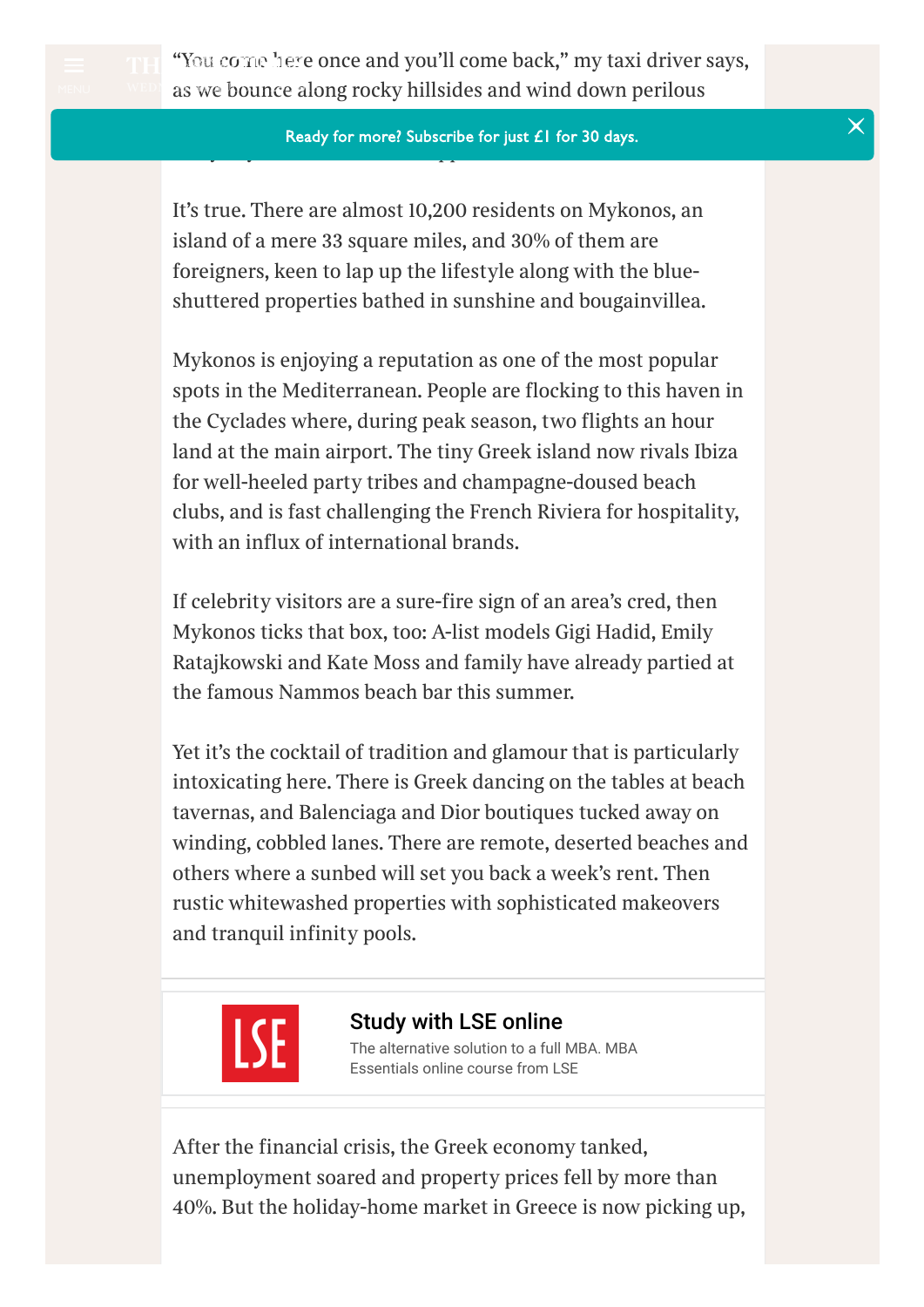*and [nowhere](https://www.thetimes.co.uk/) more so than on Mykonos, where nearly 20% of properties* are second homes.

[Ready for more? Subscribe for just £1 for 30 days.](https://globalstore.thetimes.co.uk/?ILC=INT-TNL_The_Times-Active_-Access_Global_171114)



Al fresco fun at Nikos Taverna TED HOROWITZ

*"It is the only market in the country that managed to keep its prices," says Yannis Ploumis, chief executive of Ploumis Sotiropoulos estate agency. "It is because Mykonos is of interest almost solely to the international market and is therefore not as aected by the Greek economy. The buyers come from all over the world, typically Europe, but increasingly from the Middle East — places such as Turkey, Egypt and Dubai."*

*George Eliades, managing director of Algean Property, who caters for such global investors, says Mykonos should be more accurately compared with Marbella, Ibiza or St Tropez than with its Greek neighbours. "You will get the best investment in Mykonos," Eliades says. "Property in St Tropez is €16,000 [£14,400] a square metre; on Mykonos it's an average of €6,000. And if you're thinking of letting the property, Mykonos will give you the best yield."*

*Greek islands dominate the holiday rental market, holding the top nine spots in a recent survey of yields by Algean Property, with everyone after that enviably relaxed Mamma Mia!-style experience. Mykonos comes in at the top, with an 8.5% average*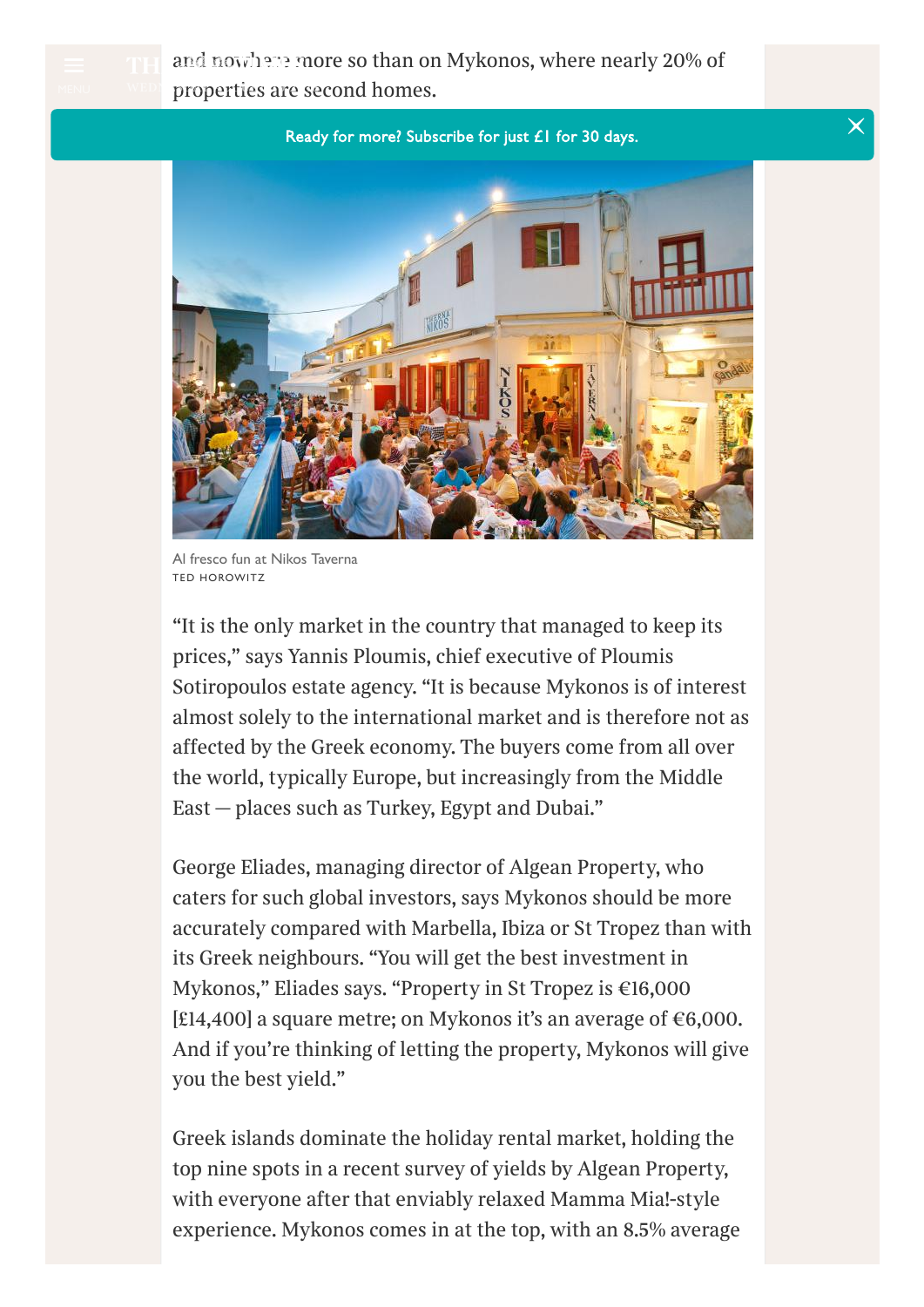

*[rental](https://www.thetimes.co.uk/) yield over a 12-week period, more than double that of its Balearic competitor Ibiza, where it is 3.9%. "It may not have* 

### *been the primary objective for purchasing, but so many buyers* [Ready for more? Subscribe for just £1 for 30 days.](https://globalstore.thetimes.co.uk/?ILC=INT-TNL_The_Times-Active_-Access_Global_171114) *end up renting out their houses," Ploumis says.*

*Mykonos has yet to be hit by the backlash against holiday lettings that has seen a crackdown from the authorities across the Balearics, with fines of up to€40,000 for owners caught renting out their properties without a hard-to-obtain licence. There is no indication of this happening here — yet.*

*Properties on Mykonos are not cheap. It's still possible to find a flat for €250,000, but for anything in the favoured locations you can pay from €650,000 to €10m-plus. At the lower end are apartments in Mykonos town, the picturesque and vibrant capital. At the upper end are sprawling homes with infinity pools and envy-inducing views out to sea.*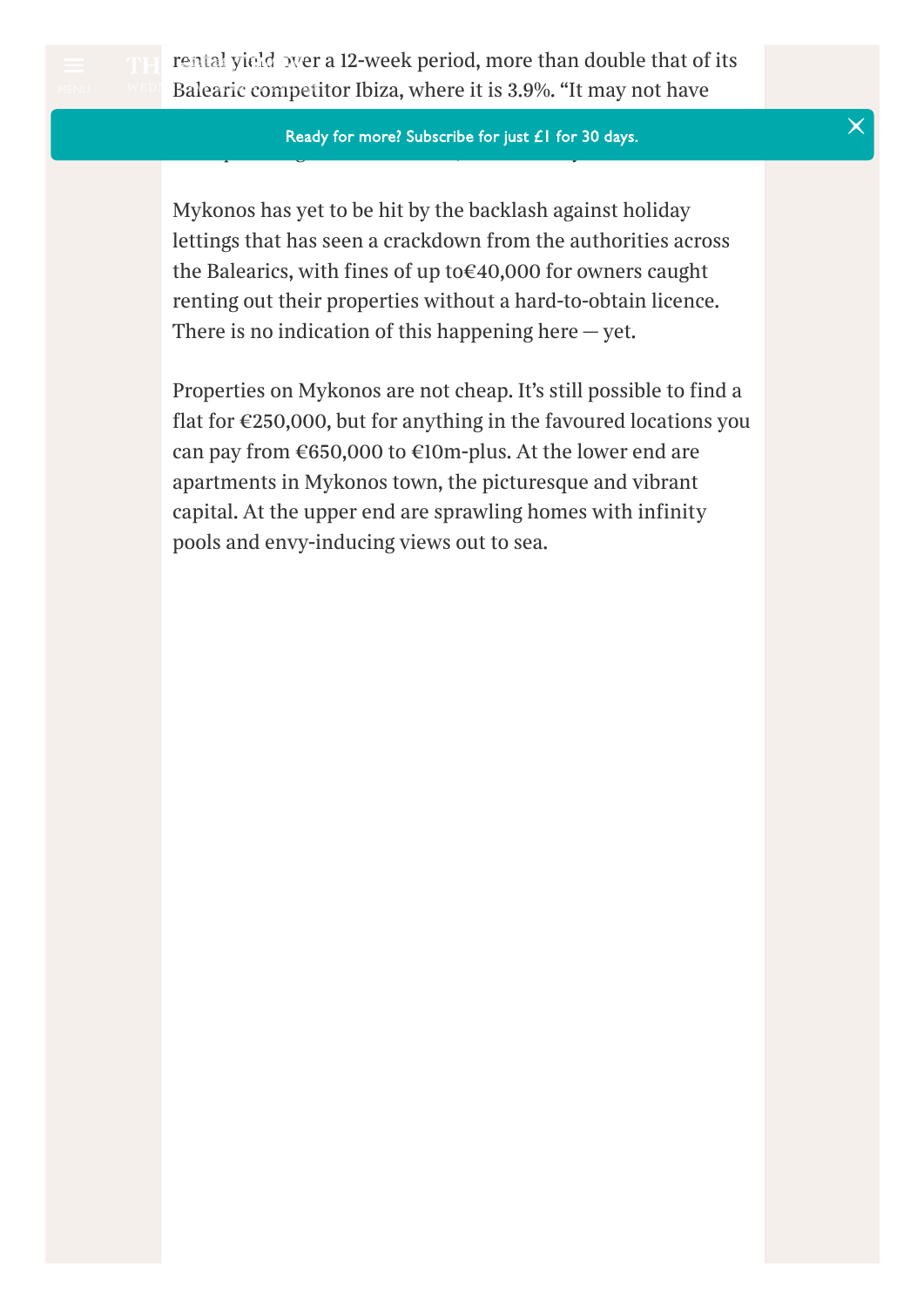

Kate Moss's sister Lottie and Vittoria Ceretti have joined the many celebrity visitors MILOS BICANSKI/GETTY

*Typically situated in the established premier locations such as Agios Ioannis, Agios Stefanos, Agios Lazarus or Tourlos, they oer four, five or more bedrooms. There are sundecks and terraced gardens that follow the island's undulating contours. The design will adhere to the clean, traditional aesthetic that is a hallmark of buildings on the island: whitewashed walls, simple architecture, shutters and nothing higher than three storeys, thanks to strict building regulations.*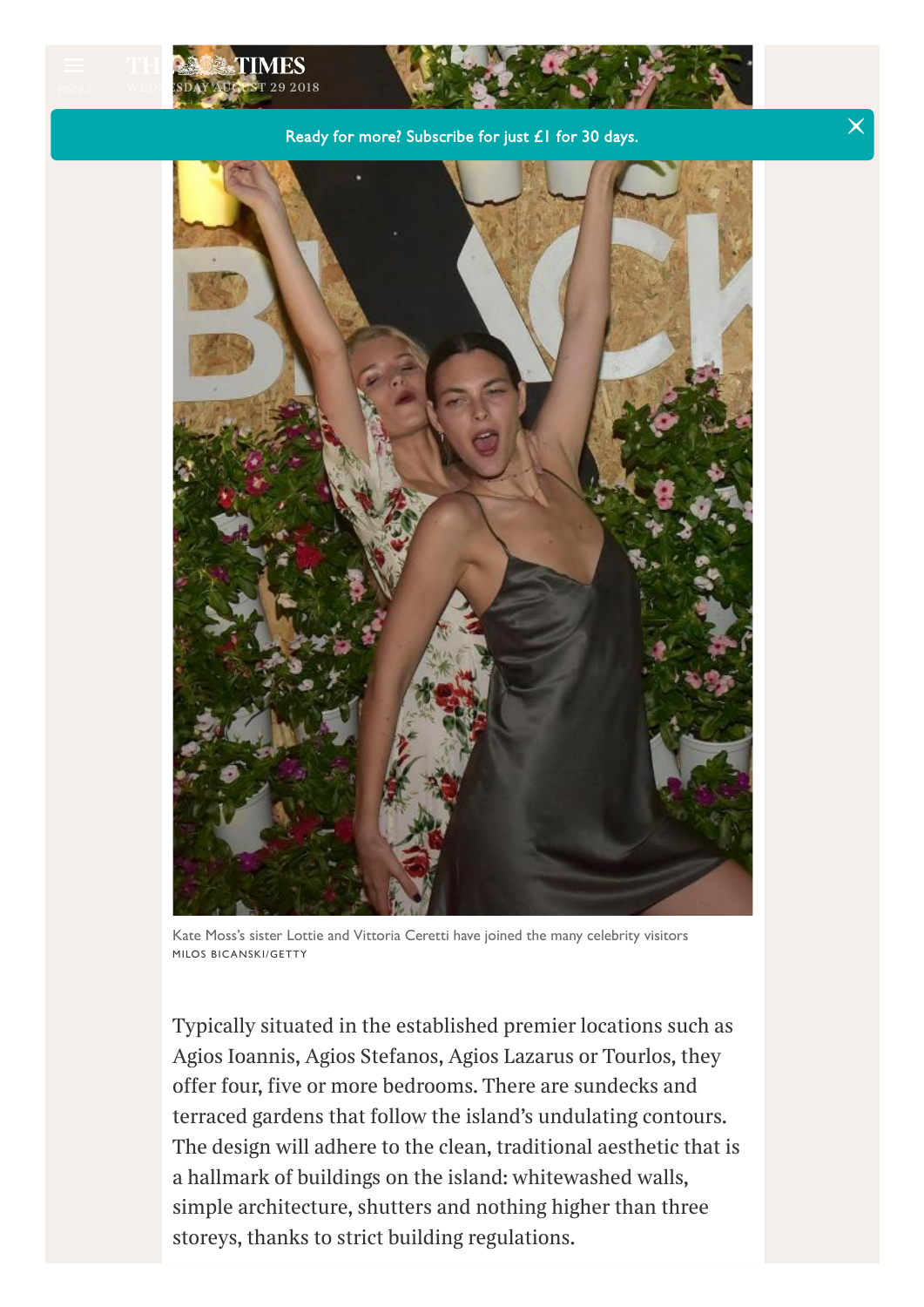

*If you [have](https://www.thetimes.co.uk/) a more modest budget, join the house-hunters now looking to up-and-coming areas such as Elia, Kalo Livadi or* MENU *wednesday august 29 2018*

> *Kalafatis, where the prices are still low, but the potential for* [Ready for more? Subscribe for just £1 for 30 days.](https://globalstore.thetimes.co.uk/?ILC=INT-TNL_The_Times-Active_-Access_Global_171114) *buyers is high.*



With its cobbled streets, whitewashed buildings and blue and red paintwork, Mykonos has a timeless charm ELEANOR SCRIVEN/GETTY

*Yet there is far more to Mykonos than just investment opportunities. To get to the heart of it, I head to the Belvedere*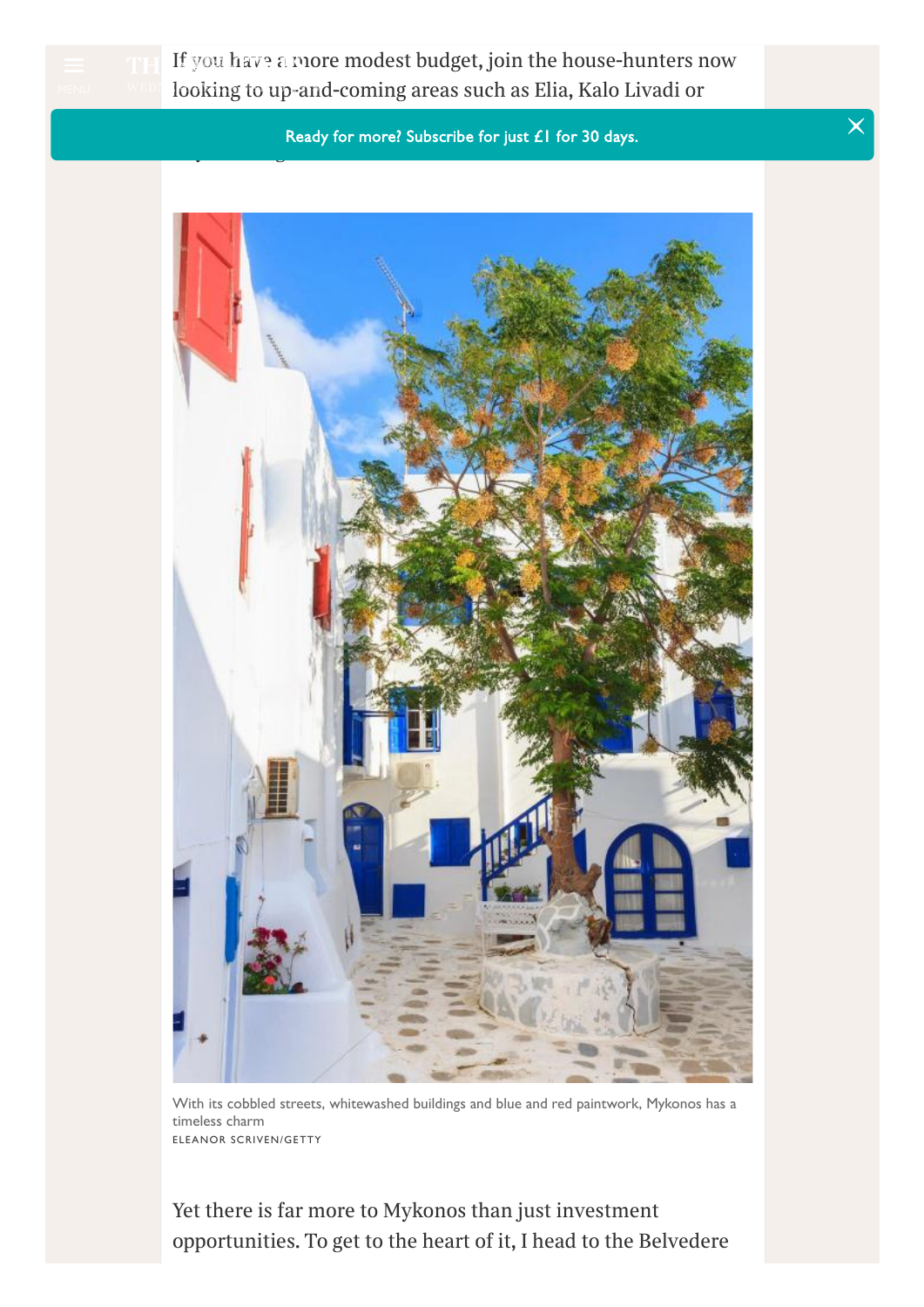

### *its creative starting point. Her cushions and crockery feature* [Ready for more? Subscribe for just £1 for 30 days.](https://globalstore.thetimes.co.uk/?ILC=INT-TNL_The_Times-Active_-Access_Global_171114) *the distinctive brown and white Myconian palette and the*

*shapes and silhouettes of classical Greek architecture. She's landed a prestigious gig at Dior Maison, where her first crockery collection, Scorpios, has sold out twice. A second is due in the autumn.*

*It transpires that Zouganeli is something of Myconian royalty. She's the daughter of the nightclub tycoon Kostas Zouganeli, who opened 9 Muses, the first club on the island, and the New York stylist Anna Zouganeli, who decorated her husband's clubs.*

*Though primarily based in Athens, since her childhood, the designer has spent every summer on Mykonos. She owns a house here that reflects the feel of the island — relaxed outdoor seating and clean, crisp interiors. This summer she also opened her first stand-alone store in one of the oldest townhouses on the island.*



*Mykonos may have changed since the days of her youth, but it remains alluring and inspiring. "This place has a positive energy. It is all about freedom and being happy," she says. "You are rarely tired here."*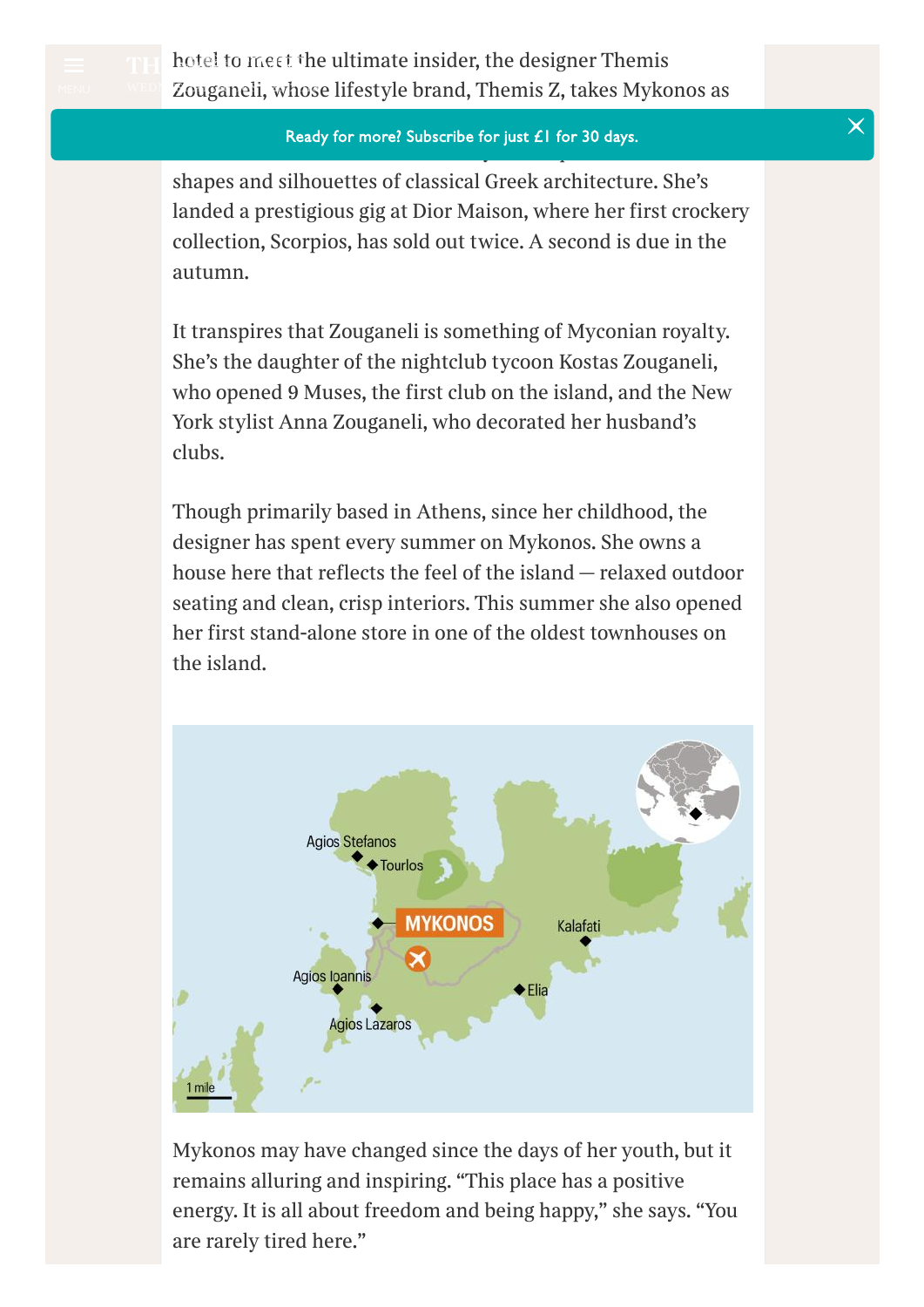

*So [what](https://www.thetimes.co.uk/) does she think of the huge changes to the island: the influx* of foreign investors and holiday homes? She raves about

### *the beach club Scorpios and the "2,000-plus" jobs it has created,* [Ready for more? Subscribe for just £1 for 30 days.](https://globalstore.thetimes.co.uk/?ILC=INT-TNL_The_Times-Active_-Access_Global_171114) *and rolls her eyes slightly at the little beach taverna Nammos,*

*which now rivals Ibiza for parties, prices and celebs.*

*"It's just grown so much. There used to be only two beach restaurants, which were just tavernas. Now there are 10 beach clubs," Zouganeli says. "We used to live in town and walk barefoot to go and get groceries — you can't really do that any more. Yet it is still elegant here. It is still uniquely Mykonos."*



#### TOP TIPS FOR BUYING ON MYKONOS

- *Hire a lawyer to do the legal due diligence and an engineer to check that the property conforms to the planning and building terms of the island.*
- *Ensure you have a Greek tax identification number before completion.*
- *Due to strict building requirements on Mykonos, and the lack of a digital land registry, it is advisable to buy an existing property rather than a plot of land.*
- *Some transactions require a preliminary contract whereby an agreed percentage of the sale price is forfeited by the purchaser if they pull out.*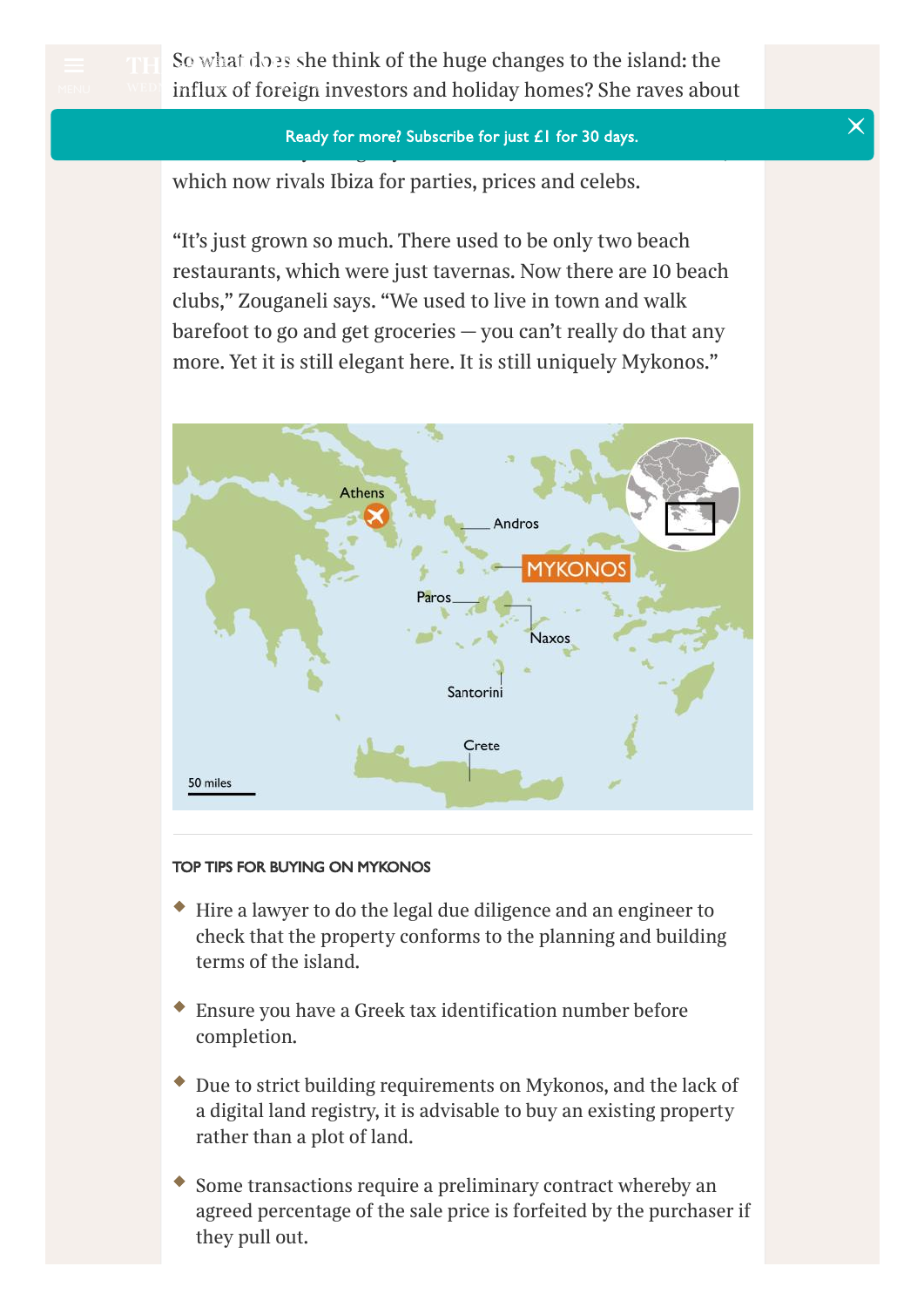

*[Worried](https://www.thetimes.co.uk/) about Brexit? According to new rules, buyers from outside the EU purchasing properties over €250,000 are now* MENU *wednesday august 29 2018granted a residence permit, which is extended to their family.*

**Ready for more? Subscribe for ju[st £1 for 30 days.](https://globalstore.thetimes.co.uk/?ILC=INT-TNL_The_Times-Active_-Access_Global_171114)** The same of  $\times$ 

# *Property for sale...*



### *...with sea views, €3.5m*

*A 10-minute drive from Mykonos town, this luxe villa comes with its own private beach — a rarity on the island. There are five ensuite bedrooms, large living spaces and an infinity pool. 020 3824 1951, [christiesrealestate.com](https://www.christiesrealestate.com/eng/sales/detail/170-l-673-1801090610598193/beachfront-luxury-in-mykonos-greece-mykonos-cy-84600)*